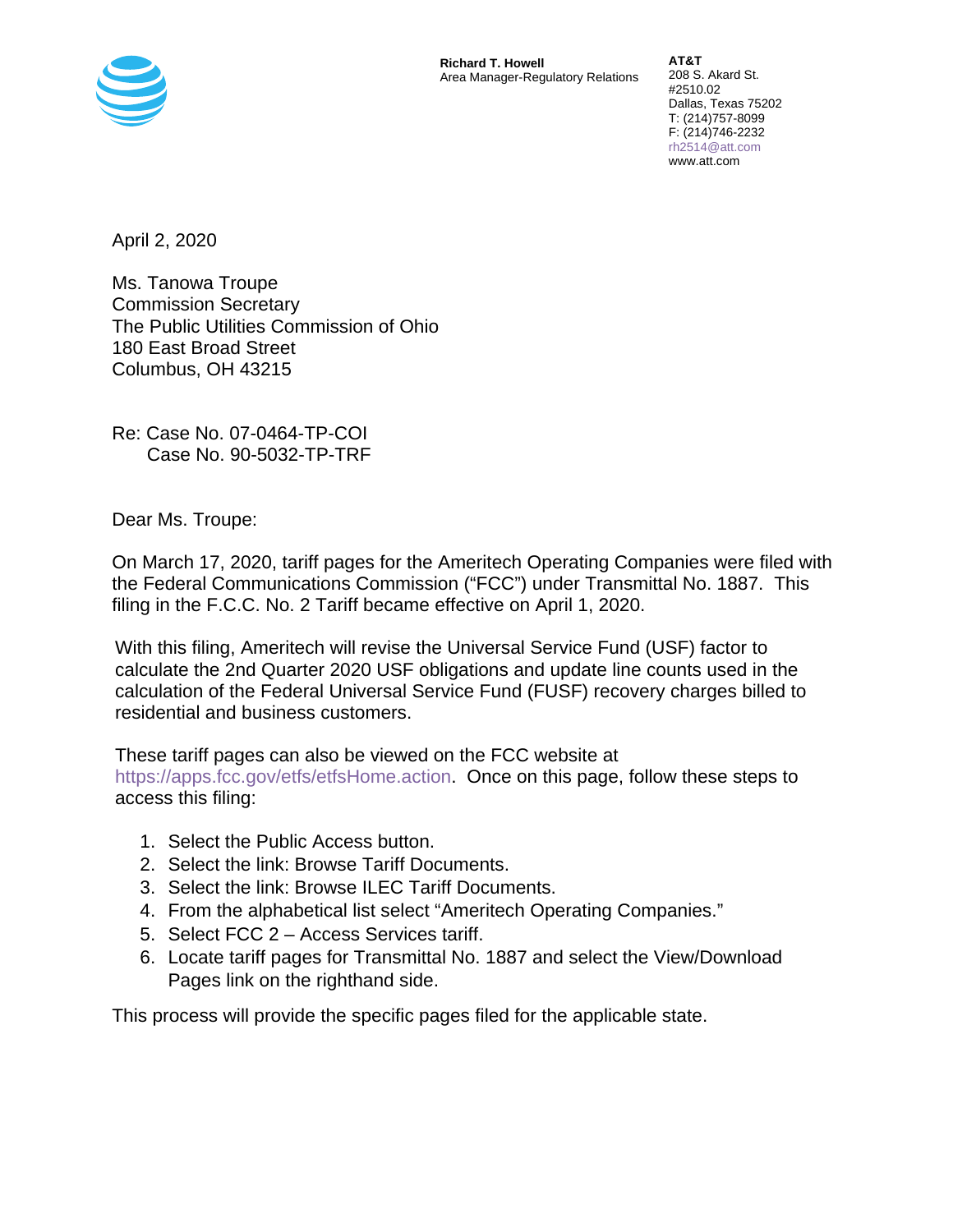PUCO Page 2 April 2, 2020

Should you have any questions or require additional information, please contact me at 214-757-8099.

Sincerely,

Michel 9. Howell

Richard T. Howell Area Manager-Regulatory Relations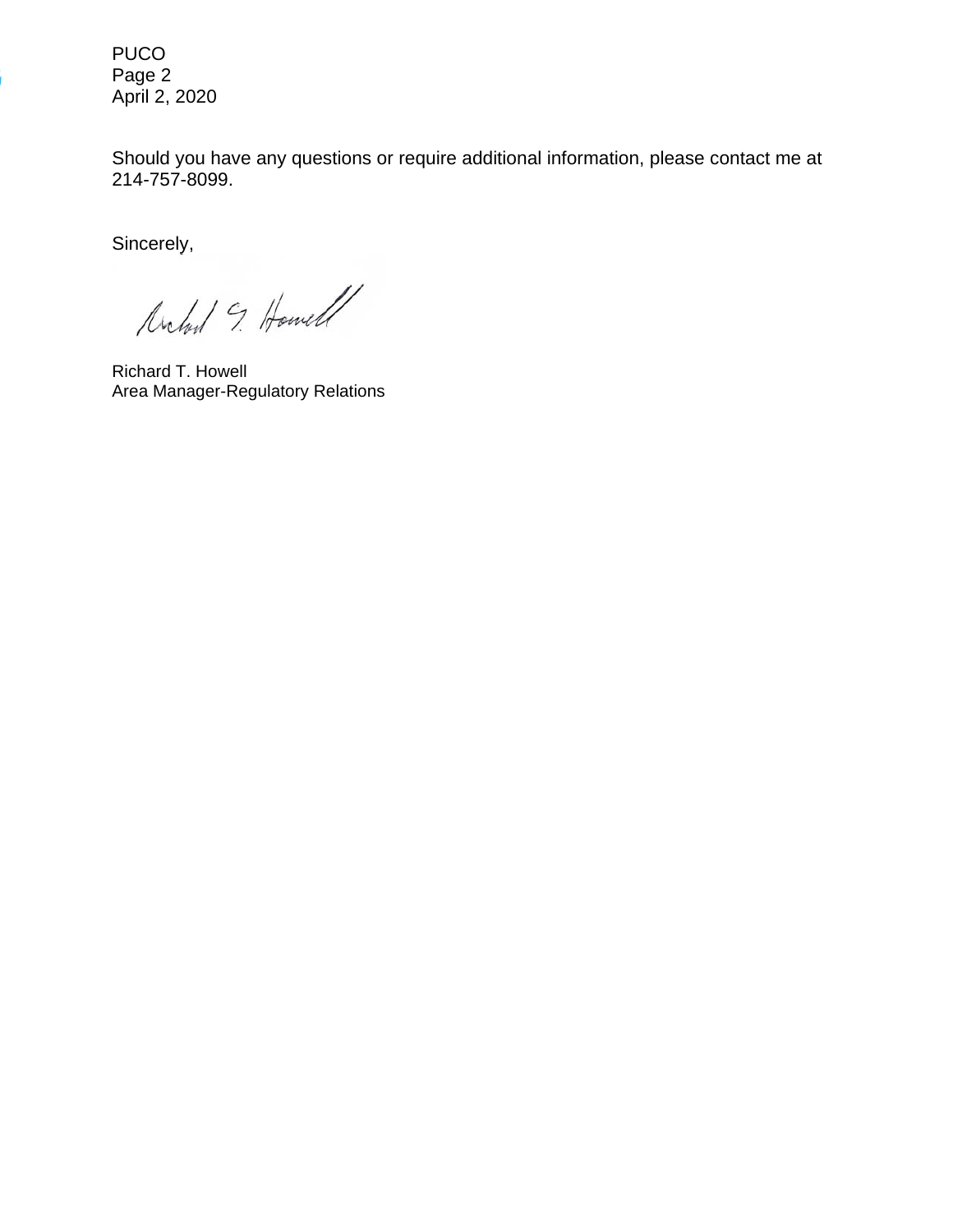

Kristen E. Shore Assistant Vice President - Regulatory 1057 Lenox Park Blvd NE Atlanta, GA 30319

FRN: 0020-5728-30

This filing is being made on a streamlined basis on 15 days' notice under Section 204(a)(3) of the Communications Act.

March 17, 2020

Transmittal No. 1887

Ms. Marlene H. Dortch Secretary Federal Communications Commission Washington, DC 20554

Attention: Wireline Competition Bureau

The accompanying tariff material, issued by Ameritech Operating Companies (Ameritech) and bearing Tariff F.C.C. No. 2, is sent to you for filing in compliance with the requirements of the Communications Act of 1934, as amended.

This filing, scheduled to become effective April 1, 2020, consists of the tariff page indicated on the following Check Sheets:

| Tariff F.C.C. No. | Check Sheet Revision No. |
|-------------------|--------------------------|
|                   | 1702nd Revised Page 1    |
|                   | 390th Revised Page 1.1   |
|                   | 364th Revised Page 1.2   |

With this filing, Ameritech will:

- Revise the Universal Service Fund (USF) factor to calculate the 2nd Quarter 2020 USF obligations.
- Update line counts used in the calculation of the Federal Universal Service Fund (FUSF) recovery charges billed to residential and business customers.

In accordance with Section 61.14, this transmittal letter and associated attachments are being filed electronically today via the Federal Communications Commission's Electronic Tariffing System (ETFS) in compliance with the electronic filing procedures.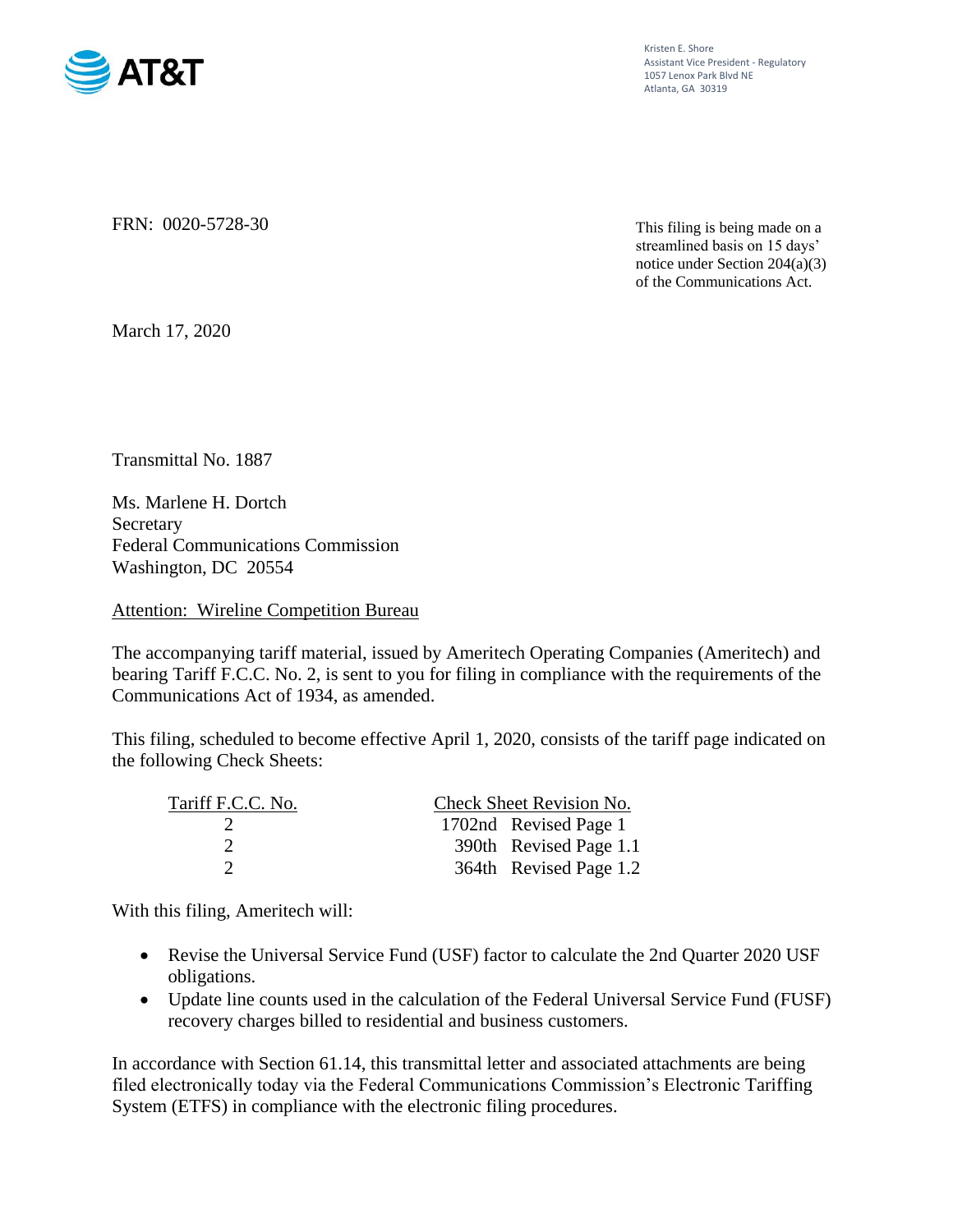Wireline Competition Bureau Page 2 March 17, 2020

Payment in the amount of \$960.00 has been electronically transmitted to the US Bank in St. Louis, Missouri, in accordance with the fee program procedures. The Form 159 is being transmitted electronically via ETFS as a proprietary document. These actions have been committed on the date established as the issued (filed) date as reflected above.

Personal or facsimile service petitions against this Letter, as required under Section 1.773(a)(4) of the Commission's Rules, should be sent to Susan Kemp, Area Manager – Regulatory Relations, 311 S. Akard, 9<sup>th</sup> Floor, Dallas, Texas 75202, facsimile number (214) 486-8175. All other correspondence and inquiries concerning this Transmittal should be addressed to Joshua Woodbridge, Director - Regulatory, (202) 457-2139, 1120 20th Street, NW, Suite 1008, Washington, DC 20036.

Sincerely,

Kuste & Show

Attachments: Letter Tariff Pages Description & Justification and Exhibits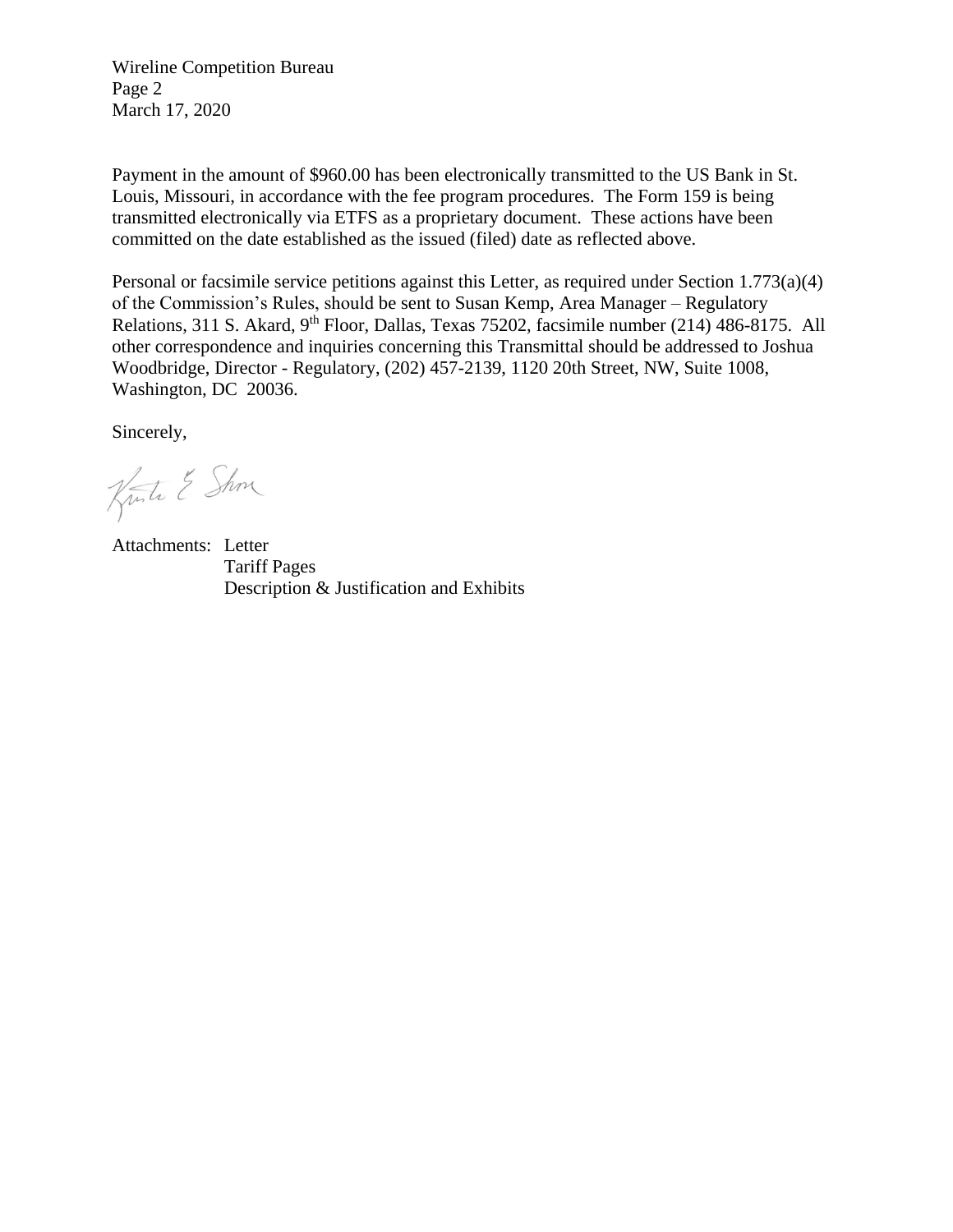Title pages 1 and 2 and pages 1 to 846 inclusive of this tariff are effective as of the date shown. Original and revised pages as named below and Supplement No. 341 contain all changes from the original tariff that are in effect on the date hereof.

|                         | Number of<br>Revision<br>Except as |                | Number of<br><b>Revision Except</b><br>as Indicated |        | Number of<br><b>Revision Except</b><br>as Indicated |
|-------------------------|------------------------------------|----------------|-----------------------------------------------------|--------|-----------------------------------------------------|
| Page                    | Indicated                          | Page           |                                                     | Page   |                                                     |
| Title 1                 | 7th                                | $\overline{7}$ | 6th                                                 | 19.3   | 8th                                                 |
| Title 2                 | 13th                               | 7.1            | 4th                                                 | 19.4   | 1st                                                 |
| $\mathbf{1}$            | 1702nd*                            | 8              | 15th                                                | 20     | 10th                                                |
| 1.1                     | 390th*                             | 8.1            | 5th                                                 | 20.1   | 5th                                                 |
| 1.2                     | 364th*                             | 9              | 25th                                                | 20.2   | 4th                                                 |
| 1.3                     | 297th                              | 9.1            | 1st                                                 | 21     | 4th                                                 |
| 1.4                     | 258th                              | 10             | 28th                                                | 22     | 1st                                                 |
| 1.5                     | 244th                              | 10.1           | 12th                                                | 23     | 3rd                                                 |
| 1.6                     | 211th                              | 10.2           | 9th                                                 | 24     | 1st                                                 |
| 1.7                     | 158th                              | 11             | 4th                                                 | 25     | 4th                                                 |
| 1.8                     | 135th                              | 12             | 11th                                                | 25.1   | 1st                                                 |
| 1.9                     | 158th                              | 13             | 8th                                                 | 25.2   | 1st                                                 |
| 1.10                    | 50th                               | 13.1           | 6th                                                 | 26     | 3rd                                                 |
| 1.11                    | 62nd                               | 13.2           | 10th                                                | 27     | 9th                                                 |
| 1.12                    | 43rd                               | 13.3           | 13th                                                | 28     | 11th                                                |
| 1.13                    | 18th                               | 13.4           | 21st                                                | 28.1   | 5th                                                 |
| 1.14                    | 33rd                               | 13.5           | 37th                                                | 29     | 1st                                                 |
| 1.15                    | 71st                               | 13.6           | 39th                                                | 30     | Original                                            |
| 1.15.1                  | 6th                                | 13.7           | 44th                                                | 31     | Original                                            |
| 1.16                    | 91st                               | 13.8           | 46th                                                | 32     | Original                                            |
| 1.17                    | 24th                               | 13.8.1         | 32nd                                                | 33     | Original                                            |
| 1.18                    | 33rd                               | 13.9           | 5th                                                 | 34     | 4th                                                 |
| 1.19                    | 45th                               | 14             | 3rd                                                 | 34.1   | 1st                                                 |
| 1.20                    | 44th                               | 15             | 16th                                                | 35     | 5th                                                 |
| 1.21                    | 45th                               | 15.1           | 11th                                                | 35.1   | 1st                                                 |
| 1.22                    | 47th                               | 15.2           | 1st                                                 | 36     | 9th                                                 |
| 1.23                    | 41st                               | 16             | 12th                                                | 36.1   | 7th                                                 |
| 1.24                    | 38th                               | 16.1           | 11th                                                | 37     | 14th                                                |
| 1.25                    | 29th                               | 16.1.1         | Original                                            | 37.1   | 4th                                                 |
| 1.26                    | 2nd                                | 16.2           | 9th                                                 | 37.2   | 7th                                                 |
| $\overline{\mathbf{c}}$ | 6th                                | 16.3           | 2nd                                                 | 37.3   | 6th                                                 |
| 3                       | 10th                               | 16.4           | 3rd                                                 | 37.4   | 1st                                                 |
| 3.1                     | 16th                               | 16.5           | Original                                            | 37.5   | 2nd                                                 |
| 4                       | 18th                               | 16.6           | 3rd                                                 | 38     | 9th                                                 |
| 4.1                     | 10th                               | 16.7           | 3rd                                                 | 38.1   | 11th                                                |
| 5                       | 19th                               | 17             | 1st                                                 | 38.2   | 6th                                                 |
| 5.1                     | 20th                               | 18             | 6th                                                 | 38.2.1 | 3rd                                                 |
| 5.2                     | 6th                                | 19             | 27th                                                | 38.3   | 4th                                                 |
| 6                       | 5th                                | 19.1           | 13th                                                | 38.4   | 4th                                                 |
| 6.1                     | 6th                                | 19.2           | 15th                                                |        |                                                     |

\* New or Revised Page

6.2 6th

Issuing Officer: Kristen E. Shore, Assistant Vice President - Regulatory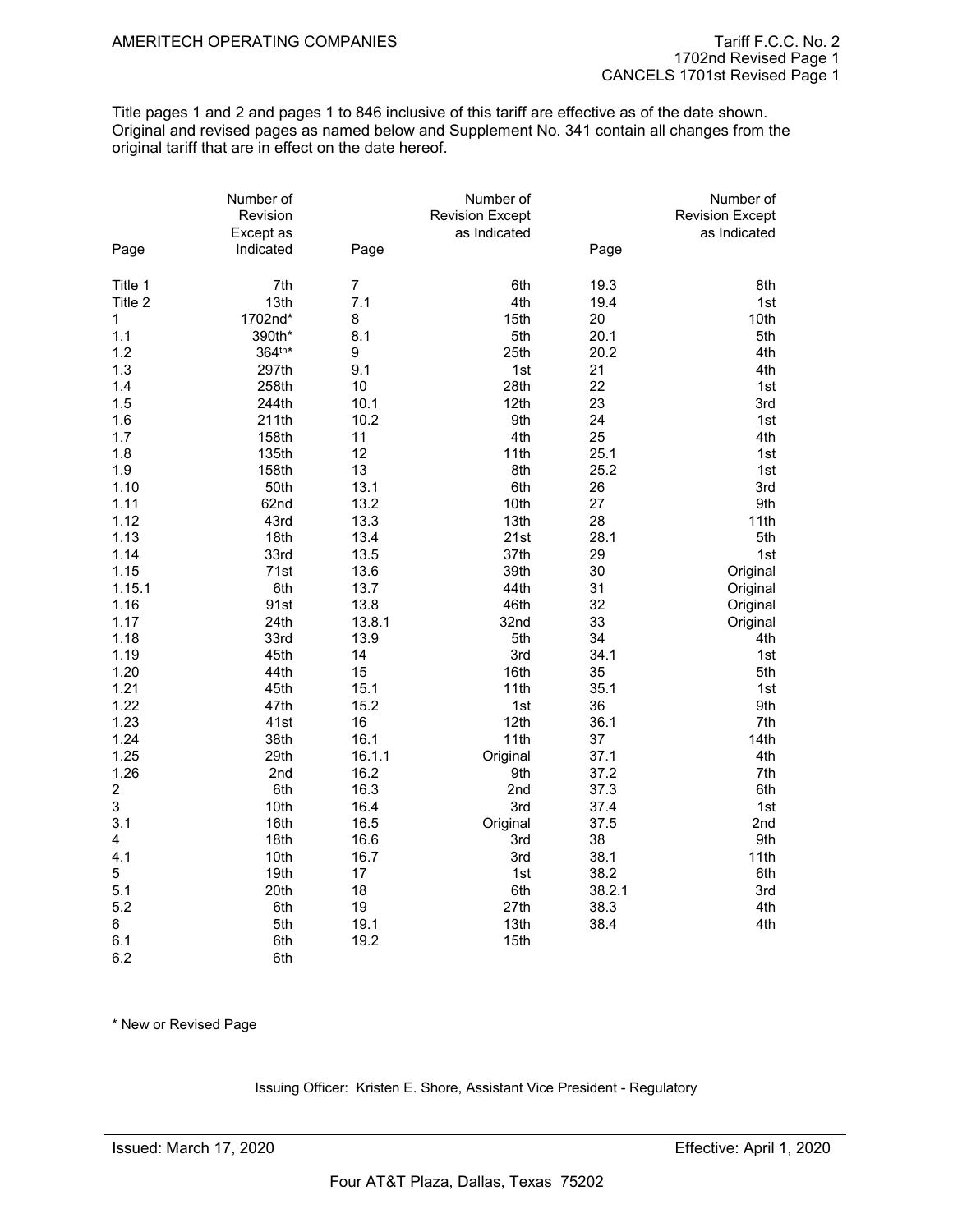390th Revised Page 1.1 CANCELS 389th Revised Page 1.1

|        | Number of<br>Revision |        | Number of<br><b>Revision Except</b> |         | Number of<br><b>Revision Except</b> |
|--------|-----------------------|--------|-------------------------------------|---------|-------------------------------------|
|        | Except as             |        | as Indicated                        |         | as Indicated                        |
| Page   | Indicated             | Page   |                                     | Page    |                                     |
| 39     | 6th                   | 56.1   | 4th                                 | 70.7    | 2nd                                 |
| 39.1   | 7th                   | 56.1.1 | 2nd                                 | 70.8    | 2nd                                 |
| 39.1.1 | 1st                   | 56.2   | 2nd                                 | 70.9    | 1st                                 |
| 39.2   | 6th                   | 56.3   | 2nd                                 | 70.10   | 1st                                 |
| 40     | 6th                   | 56.4   | 1st                                 | 70.11   | 2nd                                 |
| 40.1   | 4th                   | 56.5   | 1st                                 | 70.12   | 2nd                                 |
| 40.2   | 4th                   | 57     | 7th                                 | 70.13   | 3rd                                 |
| 40.3   | 1st                   | 58     | 1st                                 | 70.14   | 1st                                 |
| 40.4   | 1st                   | 59     | 20th                                | 70.15   | 6th                                 |
| 41     | 4th                   | 59.1   | 13th                                | 70.16   | 5th                                 |
| 42     | 5th                   | 59.1.1 | 2nd                                 | 70.17   | 4th                                 |
| 42.1   | 1st                   | 59.2   | 11th                                | 70.18   | 3rd                                 |
| 43     | 2nd                   | 59.3   | 7th                                 | 70.18.1 | 3rd                                 |
| 44     | 9th                   | 60     | 13th                                | 70.19   | 4th                                 |
| 45     | 6th                   | 60.1   | Original                            | 70.20   | 1st                                 |
| 45.1   | 3rd                   | 61     | 15th                                | 70.21   | 2nd                                 |
| 45.2   | 3rd                   | 61.1   | 14th                                | 70.22   | 3rd                                 |
| 46     | 12th                  | 61.2   | 2nd                                 | 70.23   | 5th                                 |
| 47     | 14th                  | 62     | 7th                                 | 70.24   | 62nd                                |
| 47.1   | 3rd                   | 63     | 9th                                 | 70.24.1 | 11th                                |
| 48     | 5th                   | 64     | 11th                                | 70.24.2 | 10th                                |
| 49     | 12th                  | 64.1   | 6th                                 | 70.24.3 | 11th                                |
| 49.1   | 15th                  | 65     | 7th                                 | 70.24.4 | 11th                                |
| 50     | 14th                  | 65.1   | 9th                                 | 70.25   | 29th                                |
| 50.1   | 5th                   | 66     | 13th                                | 70.25.1 | 11th                                |
| 50.2   | 7th                   | 66.1   | 9th                                 | 71      | 1st                                 |
| 50.2.1 | 6th                   | 66.1.1 | Original                            | 72      | 3rd                                 |
| 50.2.2 | Original              | 67     | 21st                                | 73      | 5th                                 |
| 50.3   | 6th                   | 67.1   | 10th                                | 74      | 7th                                 |
| 50.4   | 2nd                   | 68     | 23rd                                | 74.1    | Original                            |
| 50.5   | 3rd                   | 68.1   | 19th                                | 75      | 7th                                 |
| 50.6   | Original              | 68.2   | 6th                                 | 75.1    | 5th                                 |
| 51     | 2nd                   | 69     | 12th                                | 75.2    | 5th                                 |
| 52     | 1st                   | 69.1   | 6th                                 | 75.2.1  | Original                            |
| 53     | 7th                   | 70     | 9th                                 | 75.3    | 13th                                |
| 53.1   | 7th                   | 70.1   | 1st                                 | 75.4    | 4th                                 |
| 53.2   | 6th                   | 70.2   | 3rd                                 | 75.5    | $65th*$                             |
| 53.3   | 9th                   | 70.2.1 | 5th                                 |         |                                     |
| 54     | 8th                   | 70.2.2 | 1st                                 |         |                                     |
| 54.1   | 15th                  | 70.3   | 4th                                 |         |                                     |
| 54.2   | 1st                   | 70.4   | 5th                                 |         |                                     |
| 55     | 2nd                   | 70.5   | 2nd                                 |         |                                     |
| 55.1   | Original              | 70.6   | 1st                                 |         |                                     |
| 55.2   | 1st                   |        |                                     |         |                                     |
| 56     | 9th                   |        |                                     |         |                                     |

\* New or Revised Page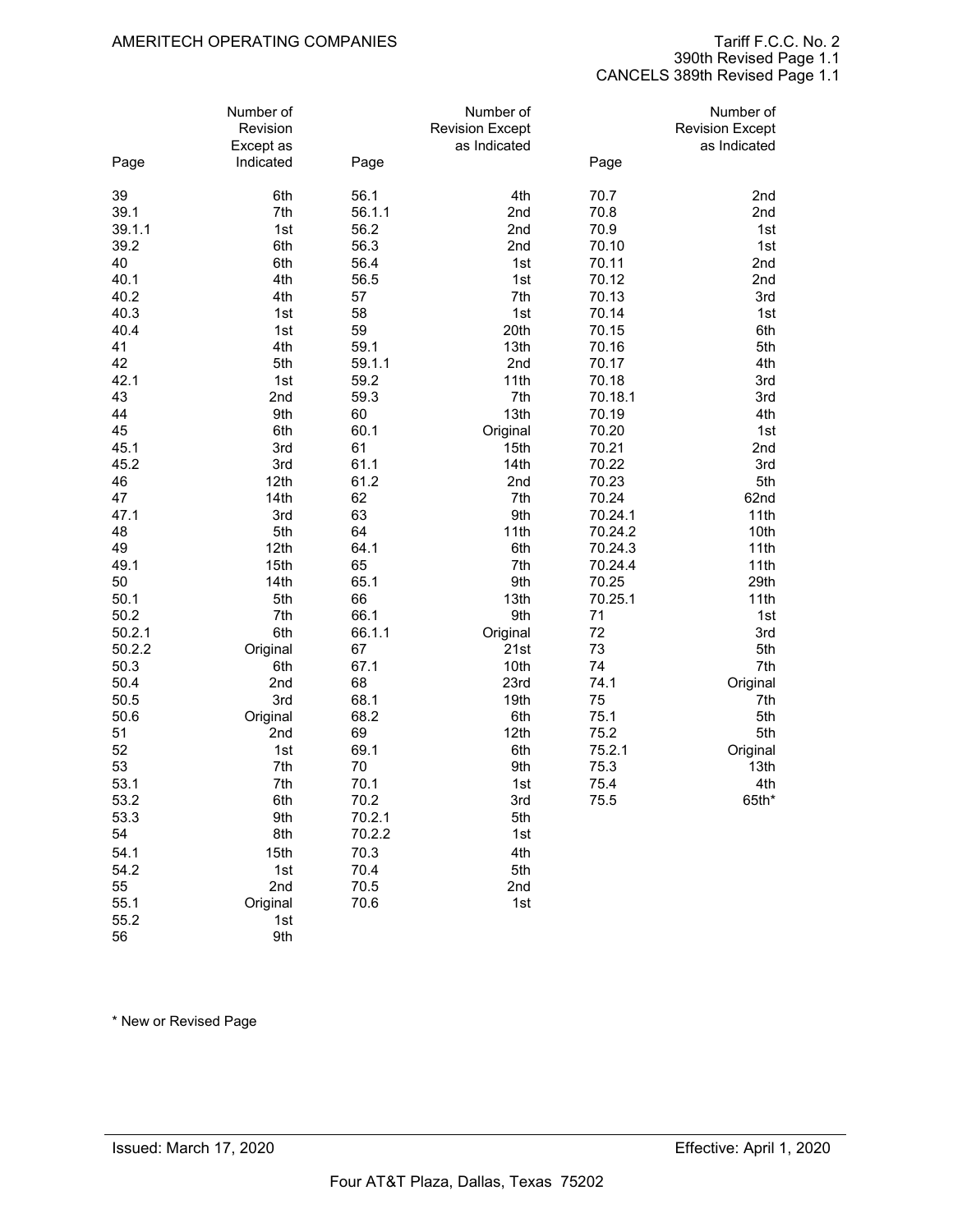364th Revised Page 1.2

CANCELS 363rd Revised Page 1.2

|          | Number of              |         | Number of              |         | Number of              |
|----------|------------------------|---------|------------------------|---------|------------------------|
|          | <b>Revision Except</b> |         | <b>Revision Except</b> |         | <b>Revision Except</b> |
| Page     | as Indicated           | Page    | as Indicated           | Page    | as Indicated           |
| 76       | 63rd                   | 87      | 6th                    | 111.1.3 | 2nd                    |
| 77       | 55th                   | 88      | 9th                    | 112     | 7th                    |
| 78       | 54th                   | 89      | 5th                    | 112.1   | 4th                    |
| 79       | 56th                   | 89.1    | 14th                   | 112.1.1 | 2nd                    |
| 80       | 55th                   | 89.2    | 16th                   | 112.1.2 | 2nd                    |
| 80.1     | 12th                   | 90      | 12th                   | 112.2   | 4th                    |
| 80.1.1   | 12 <sub>th</sub>       | 90.1    | 7th                    | 113     | 12th                   |
| 80.1.2   | Original               | 90.1.1  | Original               | 113.1   | 11th                   |
| 80.2     | 4th                    | 90.1.2  | Original               | 113.1.1 | 3rd                    |
| 80.3     | 4th                    | 90.2    | 3rd                    | 113.2   | 1st                    |
| 80.4     | 4th                    | 91      | 11th                   | 113.3   | 1st                    |
| 80.5     | 13th                   | 92      | 5th                    | 113.4   | 1st                    |
| 80.6     | 13th                   | 92.1    | 3rd                    | 113.5   | 1st                    |
| 80.7     | 72nd*                  | 93      | 14th                   | 114     | 6th                    |
| 80.7.1   | 73rd*                  | 94      | 16th                   | 115     | 10th                   |
| 80.7.2   | 72nd*                  | 95      | 12th                   | 115.1   | 6th                    |
| 80.7.3   | $72nd*$                | 95.1    | 13th                   | 115.2   | 4th                    |
| 80.7.4   | 72nd*                  | 95.1.1  | 5th                    | 116     | 15th                   |
| 81       | 7th                    | 96      | 7th                    |         | 4th                    |
|          |                        |         |                        | 116.1   |                        |
| 81.1     | 4th                    | 96.1    | 5th                    | 116.2   | 2nd                    |
| 82       | 5th                    | 96.1.1  | 1st                    | 116.3   | 4th                    |
| 82.1     | 4th                    | 96.1.2  | Original               | 117     | 6th                    |
| 83       | 12th                   | 96.2    | 5th                    | 117.1   | 9th                    |
| 83.1     | 4th                    | 96.3    | 4th                    | 117.2   | 4th                    |
| 84       | 19th                   | 96.4    | 5th                    | 117.3   | 5th                    |
| 84.1     | 9th                    | 96.5    | 4th                    | 117.4   | 4th                    |
| 84.1.1   | 6th                    | 96.6    | 4th                    | 117.5   | 3rd                    |
| 84.1.1.1 | 3rd                    | 97      | 8th                    | 117.6   | 5th                    |
| 84.1.2   | 7th                    | 98      | 15th                   | 117.7   | 3rd                    |
| 84.1.3   | Original               | 99      | 4th                    | 117.8   | 1st                    |
| 84.1.4   | Original               | 99.1    | Original               | 118     | 9th                    |
| 84.1.5   | Original               | 100     | Original               | 119     | 15th                   |
| 84.1.6   | Original               | 101     | Original               | 119.1   | 10th                   |
| 84.2     | 8th                    | 102     | Original               | 120     | 3rd                    |
| 84.2.1   | 4th                    | 103     | Original               | 120.1   | 4th                    |
| 84.3     | 1st                    | 104     | 3rd                    | 120.2   | 2nd                    |
| 84.4     | 4th                    | 105     | Original               | 120.3   | 2nd                    |
| 84.4.1   | 4th                    | 106     | Original               | 120.4   | 1st                    |
| 84.4.1.1 | 1st                    | 107     | 1ST                    | 120.5   | 1st                    |
| 84.4.1.2 | Original               | 108     | Original               | 121     | 8th                    |
| 84.4.2   | 3rd                    | 109     | 1st                    | 121.1   | 3rd                    |
| 84.5     | 2nd                    | 110     | 6th                    | 121.2   | 1st                    |
| 84.6     | 7th                    | 110.1   | 4th                    | 121.3   | 6th                    |
| 85       | 12th                   | 111     | 8th                    | 121.4   | 2nd                    |
| 85.1     | 6th                    | 111.1   | 2nd                    | 121.5   | 3rd                    |
| 85.2     | 3rd                    | 111.1.1 | 2nd                    | 121.6   | Original               |
| 85.3     | 2nd                    | 111.1.2 | 3rd                    |         |                        |
| 86       | 1st                    |         |                        |         |                        |

\* New or Revised Page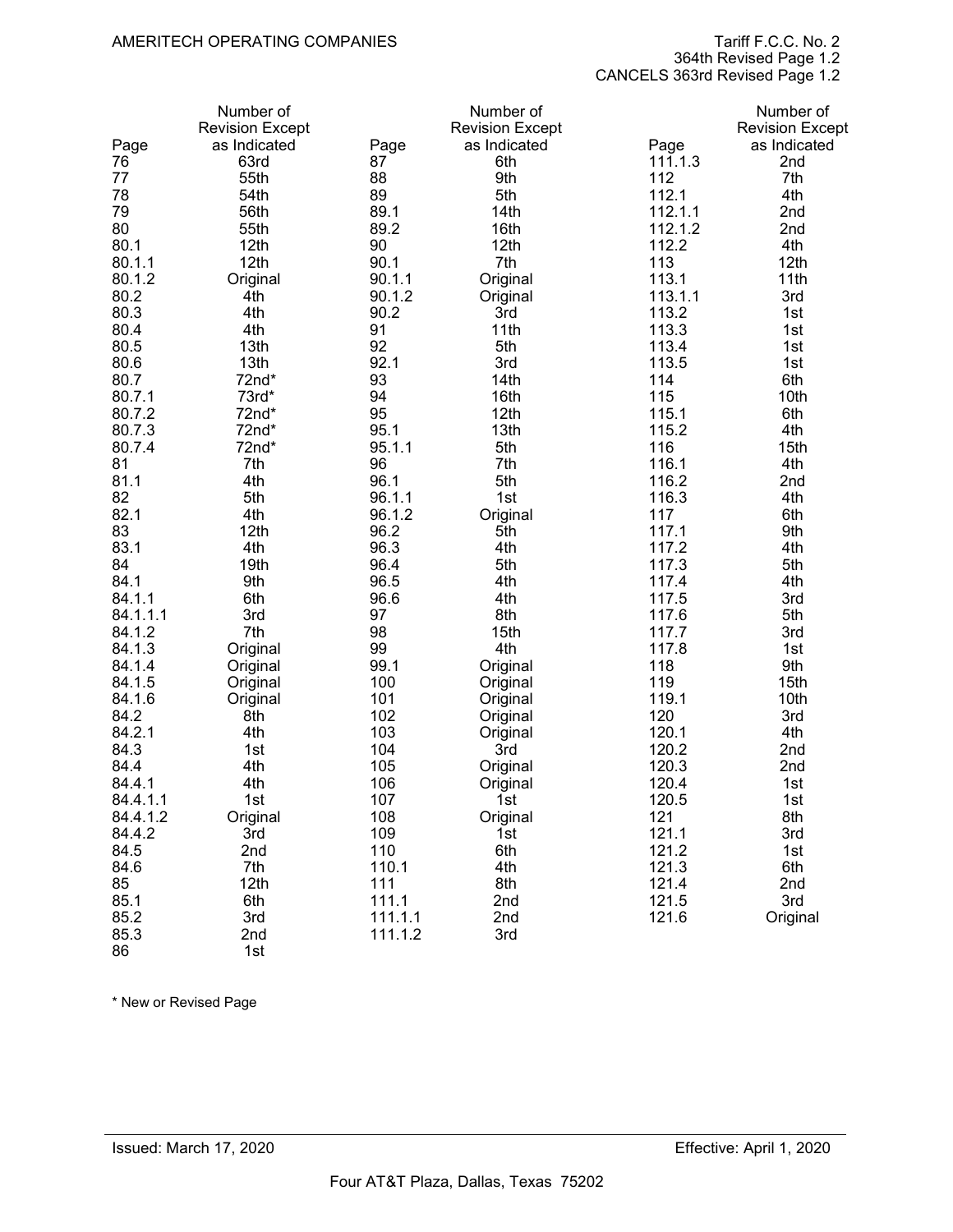- 4. End User Access Service and Presubscription (Cont'd)
	- 4.1 End User Access Service (Cont'd)
		- 4.1.6 Rate Regulations (Cont'd)
			- (C) Federal Universal Service Fund (FUSF) Surcharge (Cont'd)
				- (5) End User Port FUSF Surcharges

When a customer is assessed a BRI ISDN Port Charge as discussed in Section 4.1.6(A)(13) (c) preceding, a FUSF Surcharge will also be assessed to recover the FUSF Surcharge obligation associated with each interstate end user charge as set forth in Section 4.1.7 (D) following.

(6) Other Non-recurring FUSF Surcharges

In addition to the applicable charges above, when a customer is assessed interstate end user charges identified in the table below, a FUSF Surcharge will also apply as set forth in Section 4.1.7 (D) following. For example, customers assessed the PIC change charge as specified in Section 4.2. (B) (6) (c) will also be assessed the PIC change FUSF Surcharge as set forth in Section 4.1.7 (D) following.

| <b>Tariff Reference</b> | State      | <b>Rate Element</b>      |
|-------------------------|------------|--------------------------|
| 4.2 (C)                 | All States | <b>PIC Change Charge</b> |

To the extent an IC is assessed the PIC Change Charge, the Non-recurring FUSF Surcharge will also apply to the IC.

#### (7) Other FUSF Surcharges

 A percentage surcharge factor is assessed monthly on billed recurring and non-recurring charges of end user services other than surcharges described in Section 4.

FUSF Surcharge factor: 0.196

(R)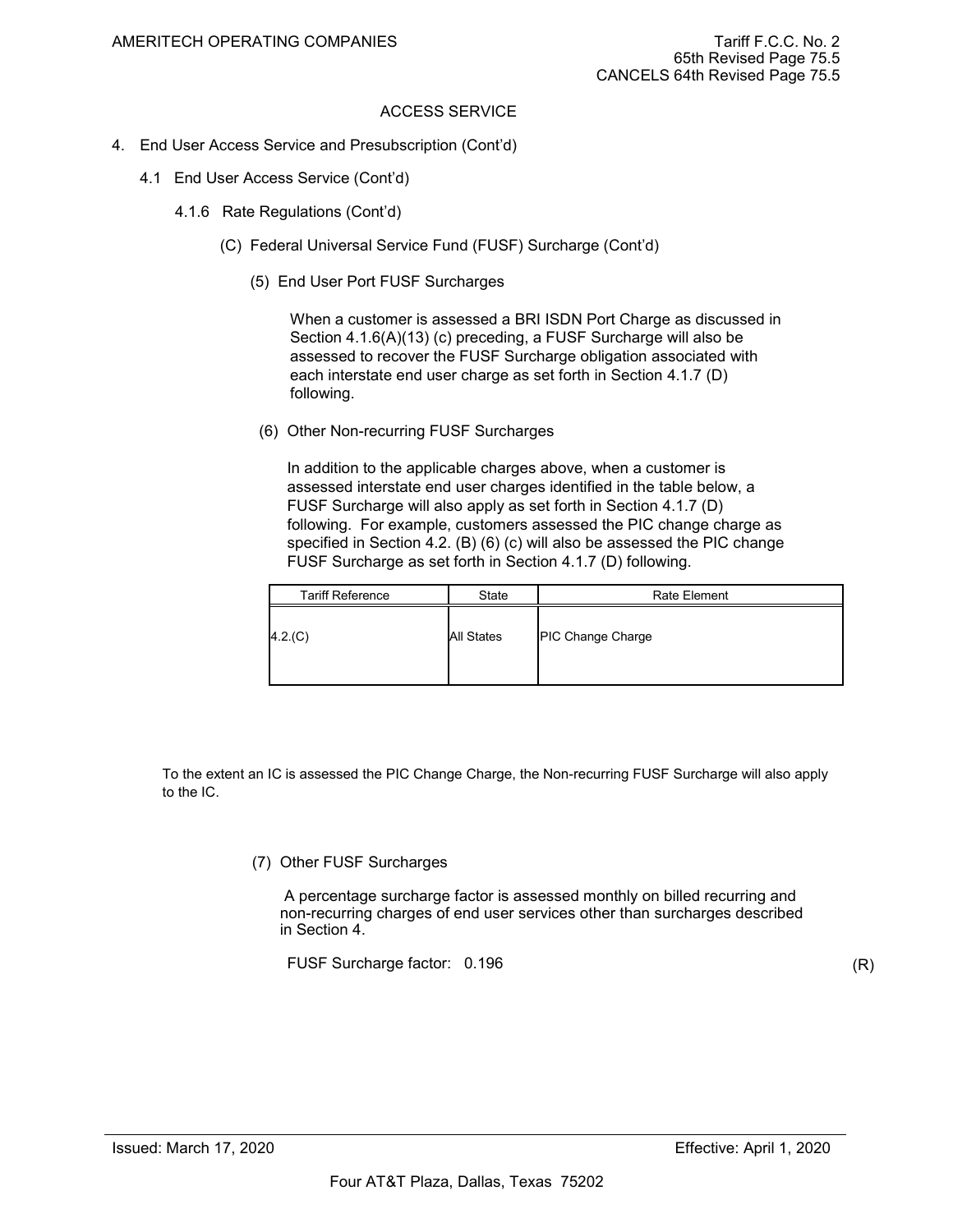- 4. End User Access Service and Presubscription (Cont'd)
	- 4.1 End User Access Service (Cont'd)
		- 4.1.7 Rates and Charges (Cont'd)
			- (D) Federal Universal Service Fund (FUSF) Surcharges:

| Illinois                                                                                                                                                                           | USOC                                                                 | Rate Per Month                                                |                                                                 |
|------------------------------------------------------------------------------------------------------------------------------------------------------------------------------------|----------------------------------------------------------------------|---------------------------------------------------------------|-----------------------------------------------------------------|
| Basic FUSF Surcharge:<br>(a) Residential<br>(b) Single-Line Business<br>(c) ISDN BRI<br>(d) Multiline Business<br>(e) PBX<br>(f) PRI ISDN<br>(g) Centrex CO and CO-Like<br>(h) DTS | 9PZLX<br>9PZBU<br>9PZL1<br>9PZLM<br>9PZPX<br>9PZLX<br>9PZLX<br>9PZLX | 1.42<br>1.42<br>1.73<br>1.88<br>1.88<br>12.44<br>0.20<br>9.28 | (R)<br>(R)<br>(R)<br>(R)<br>(R)<br>(R)<br>$(\mathsf{R})$<br>(R) |

| (1) PIC Manual Change     | 9PZGC | 0.88 | (R) |
|---------------------------|-------|------|-----|
| (2) PIC Mechanized Change | 9PZGE | 0.30 | (R) |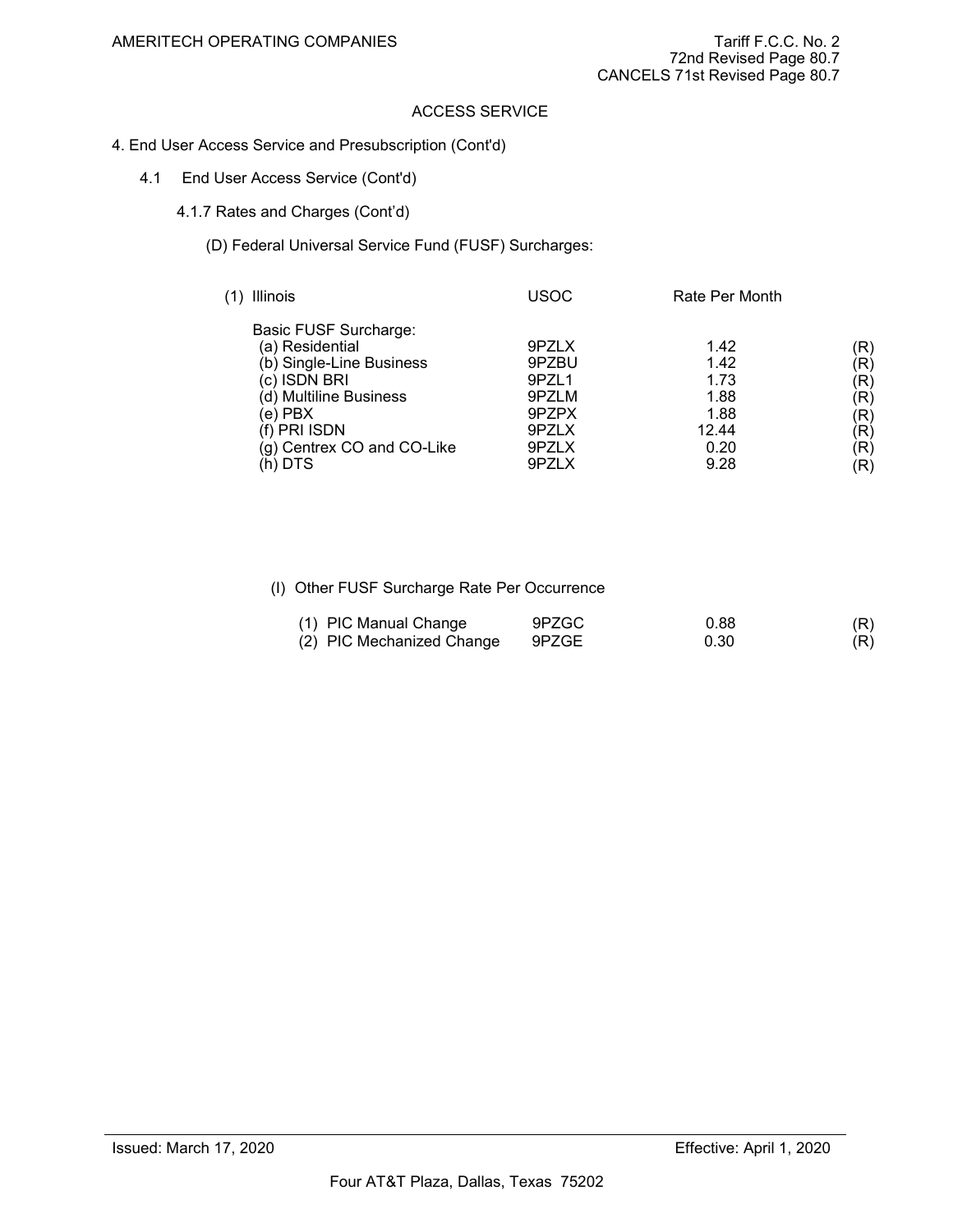- 4. End User Access Service and Presubscription (Cont'd)
	- 4.1 End User Access Service (Cont'd)
		- 4.1.7 Rates and Charges (Cont'd)
			- (D) Federal Universal Service Fund (FUSF) Surcharges: (Cont'd)

| (2) Indiana                                                                                                                                                                                   | USOC                                                                 | Rate Per Month                                                 |                                                                                        |
|-----------------------------------------------------------------------------------------------------------------------------------------------------------------------------------------------|----------------------------------------------------------------------|----------------------------------------------------------------|----------------------------------------------------------------------------------------|
| <b>Basic FUSF Surcharge:</b><br>(a) Residential<br>(b) Single-Line Business<br>(c) ISDN BRI<br>(d) Multiline Business<br>$(e)$ PBX<br>(f) PRI ISDN<br>(g) Centrex CO and CO-Like<br>$(h)$ DTS | 9PZLX<br>9PZBU<br>9PZL1<br>9PZLM<br>9PZPX<br>9PZLX<br>9PZLX<br>9PZLX | 1.14<br>1.14<br>1.45<br>2.56<br>2.56<br>15.84<br>0.28<br>10.64 | (R)<br>(R)<br>$(\mathsf{R})$<br>(R)<br>(R)<br>$\left( \mathsf{R}\right)$<br>(R)<br>(R) |

| (1) PIC Manual Change     | 9PZGC | 0.84 | (R) |
|---------------------------|-------|------|-----|
| (2) PIC Mechanized Change | 9PZGE | 0.28 | (R) |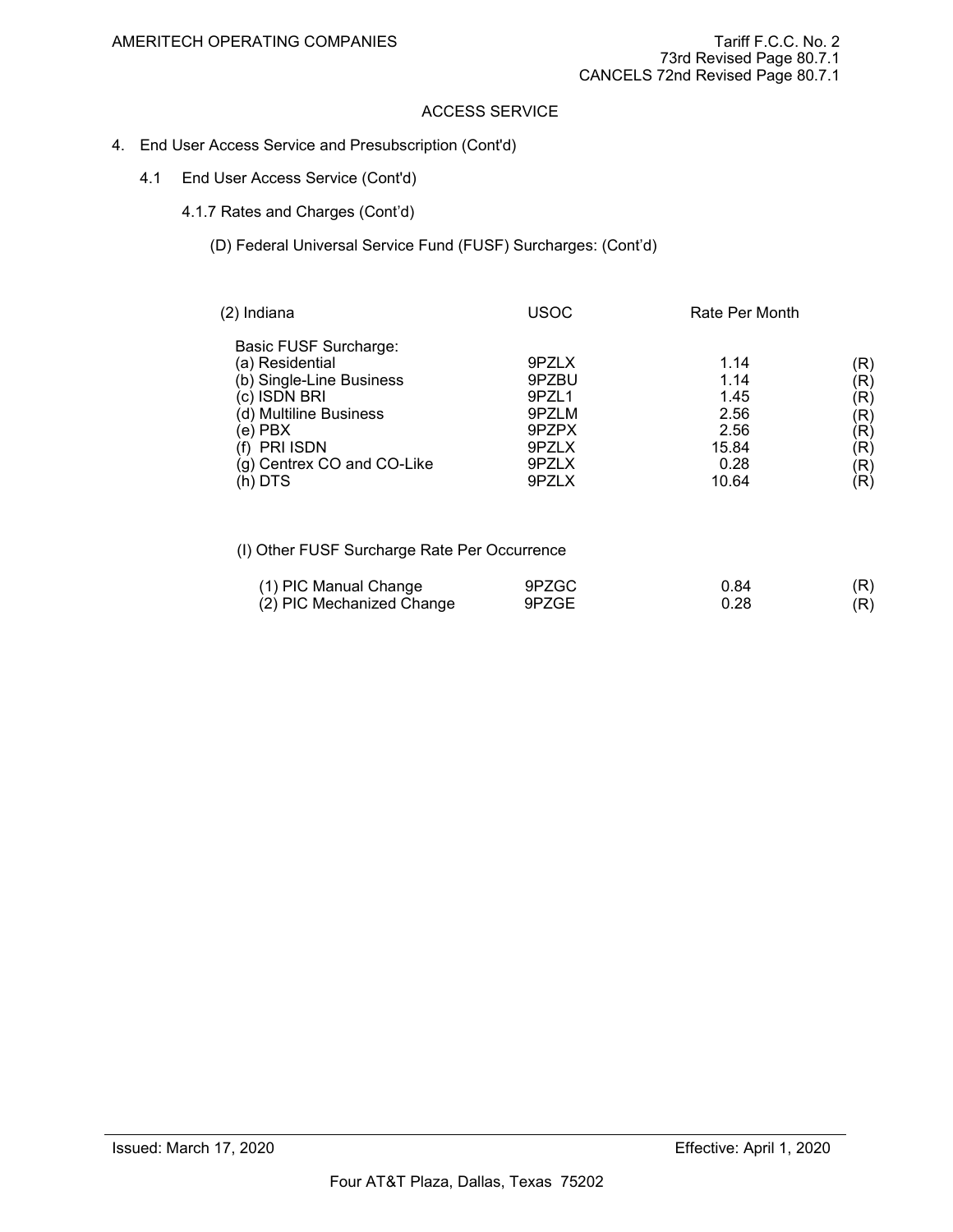- 4. End User Access Service and Presubscription (Cont'd)
	- 4.1 End User Access Service (Cont'd)
		- 4.1.7 Rates and Charges (Cont'd)
			- (D) Federal Universal Service Fund (FUSF) Surcharges: (Cont'd)

| (3) Michigan                                                                                                                                                                          | USOC                                                                 | Rate Per Month                                                |                                                                         |
|---------------------------------------------------------------------------------------------------------------------------------------------------------------------------------------|----------------------------------------------------------------------|---------------------------------------------------------------|-------------------------------------------------------------------------|
| Basic FUSF Surcharge:<br>(a) Residential<br>(b) Single-Line Business<br>(c) ISDN BRI<br>(d) Multiline Business<br>(e) PBX<br><b>PRI ISDN</b><br>(g) Centrex CO and CO-Like<br>(h) DTS | 9PZLX<br>9PZBU<br>9PZL1<br>9PZLM<br>9PZPX<br>9PZLX<br>9PZLX<br>9PZLX | 1.10<br>1.10<br>1.41<br>2.11<br>2.11<br>13.59<br>0.23<br>9.74 | (R)<br>$({\sf R})$<br>(R)<br>(R)<br>(R)<br>(R)<br>$(\mathsf{R})$<br>(R) |

| (1) PIC Manual Change     | 9PZGC | 0.92 | (R) |
|---------------------------|-------|------|-----|
| (2) PIC Mechanized Change | 9PZGE | 0.34 | (R) |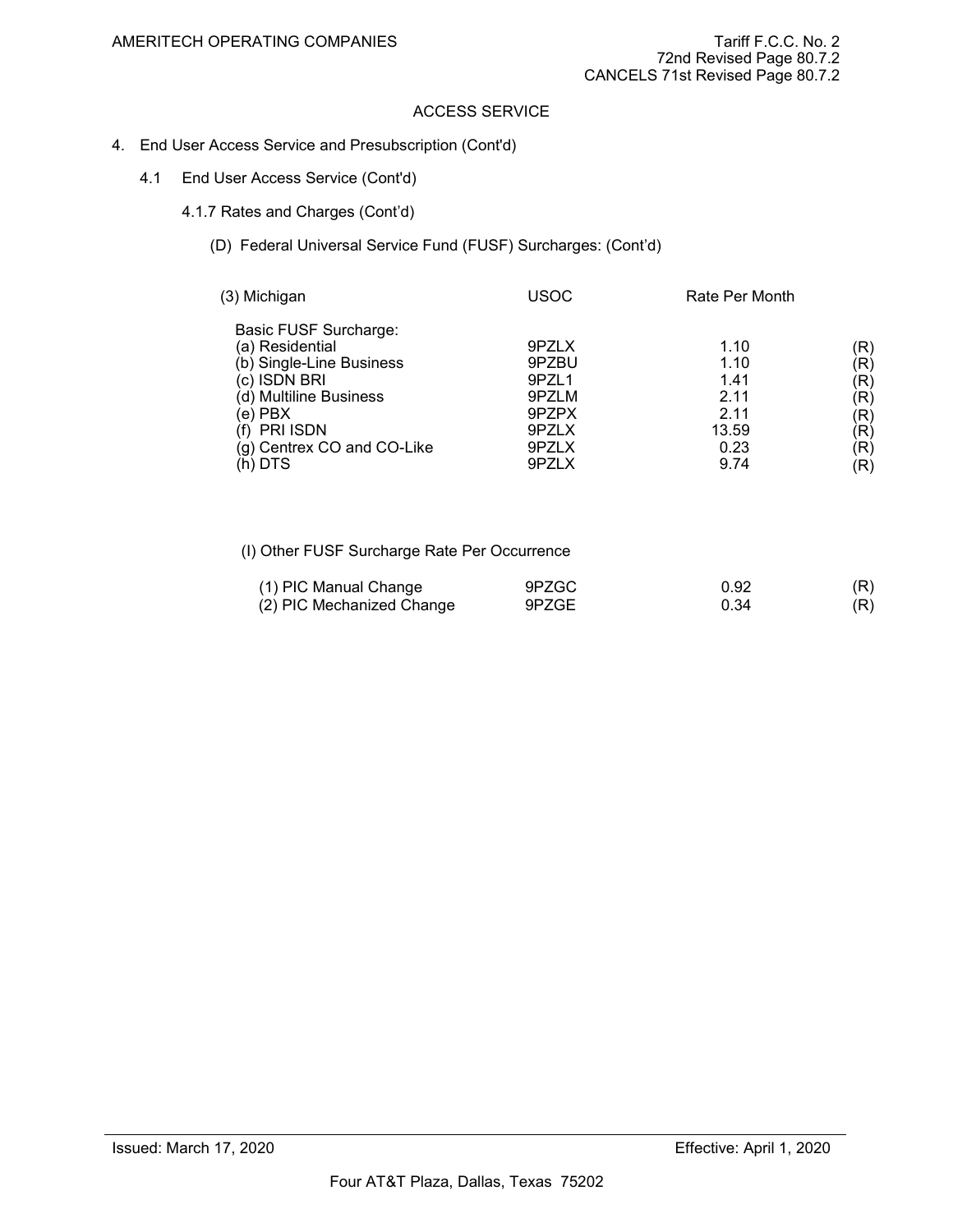- 4. End User Access Service and Presubscription (Cont'd)
	- 4.1 End User Access Service (Cont'd)
		- 4.1.7 Rates and Charges (Cont'd)
			- (D) Federal Universal Service Fund (FUSF) Surcharges: (Cont'd)

| (4) Ohio                                                                                                                                                                              | USOC                                                                 | Rate Per Month                                                |                                                                                       |
|---------------------------------------------------------------------------------------------------------------------------------------------------------------------------------------|----------------------------------------------------------------------|---------------------------------------------------------------|---------------------------------------------------------------------------------------|
| Basic FUSF Surcharge:<br>(a) Residential<br>(b) Single-Line Business<br>(c) ISDN BRI<br>(d) Multiline Business<br>(e) PBX<br><b>PRI ISDN</b><br>(g) Centrex CO and CO-Like<br>(h) DTS | 9PZLX<br>9PZBU<br>9PZL1<br>9PZLM<br>9PZPX<br>9PZLX<br>9PZLX<br>9PZLX | 1.11<br>1.11<br>1.42<br>2.00<br>2.00<br>13.04<br>0.22<br>9.52 | (R)<br>$(\mathsf{R})$<br>(R)<br>$(\mathsf{R})$<br>(R)<br>(R)<br>$(\mathsf{R})$<br>(R) |

| (1) PIC Manual Change     | 9PZGC | 0.87 | (R) |
|---------------------------|-------|------|-----|
| (2) PIC Mechanized Change | 9PZGE | ს.28 | (R) |
|                           |       |      |     |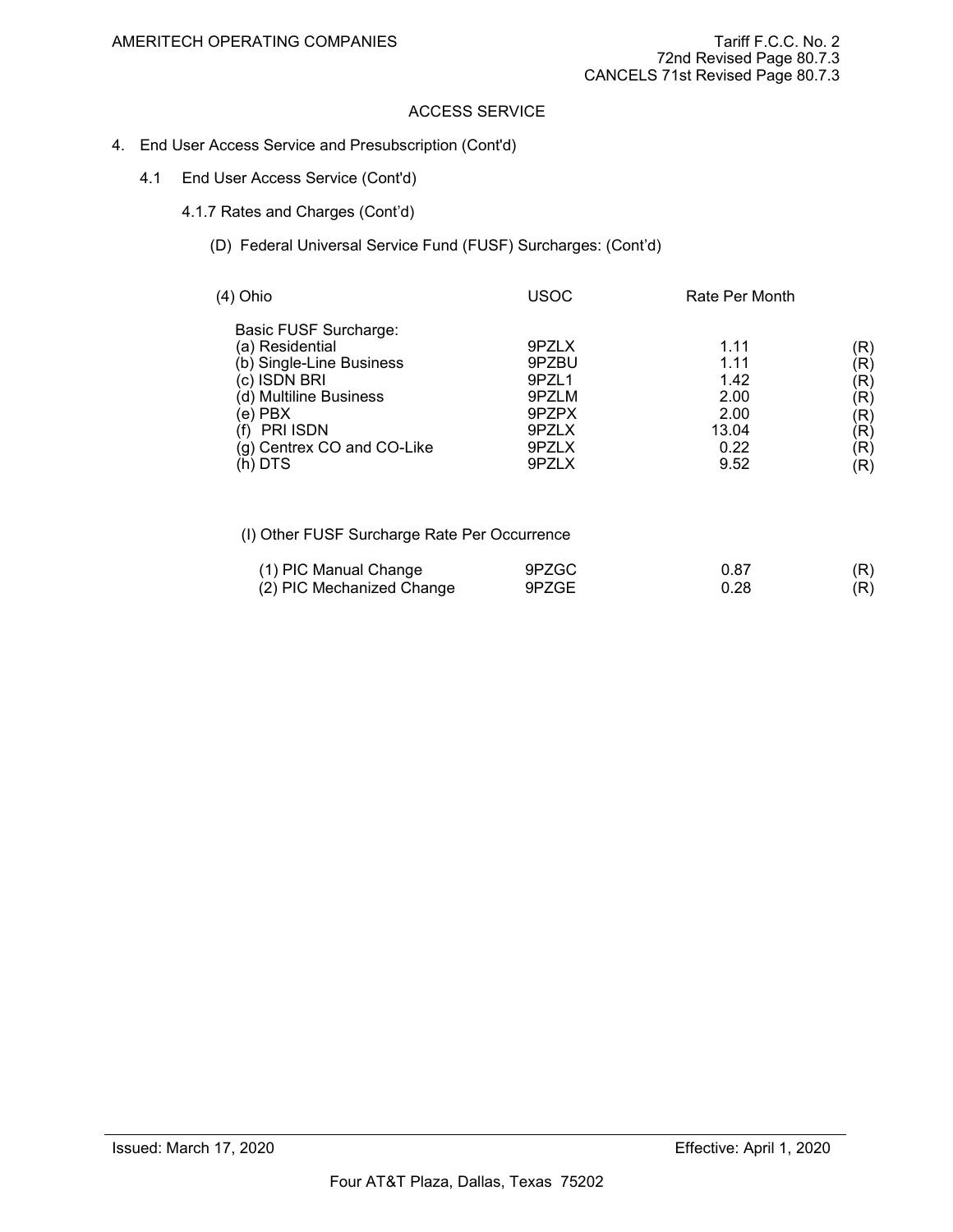- 4. End User Access Service and Presubscription (Cont'd)
	- 4.1 End User Access Service (Cont'd)
		- 4.1.7 Rates and Charges (Cont'd)
			- (D) Federal Universal Service Fund (FUSF) Surcharges: (Cont'd)

| (5) Wisconsin                                                                                                                                                                      | USOC                                                                 | Rate Per Month                                                 |                                                                                     |
|------------------------------------------------------------------------------------------------------------------------------------------------------------------------------------|----------------------------------------------------------------------|----------------------------------------------------------------|-------------------------------------------------------------------------------------|
| Basic FUSF Surcharge:<br>(a) Residential<br>(b) Single-Line Business<br>(c) ISDN BRI<br>(d) Multiline Business<br>(e) PBX<br>(f) PRI ISDN<br>(g) Centrex CO and CO-Like<br>(h) DTS | 9PZLX<br>9PZBU<br>9PZL1<br>9PZLM<br>9PZPX<br>9PZLX<br>9PZLX<br>9PZLX | 1.05<br>1.05<br>1.36<br>2.39<br>2.39<br>14.99<br>0.26<br>10.30 | (R)<br>$({\sf R})$<br>(R)<br>(R)<br>(R)<br>(R)<br>$\left( \mathsf{R}\right)$<br>(R) |

| (1) PIC Manual Change     | 9PZGC | 0.84 | (R) |
|---------------------------|-------|------|-----|
| (2) PIC Mechanized Change | 9PZGE | ა.28 | (R) |